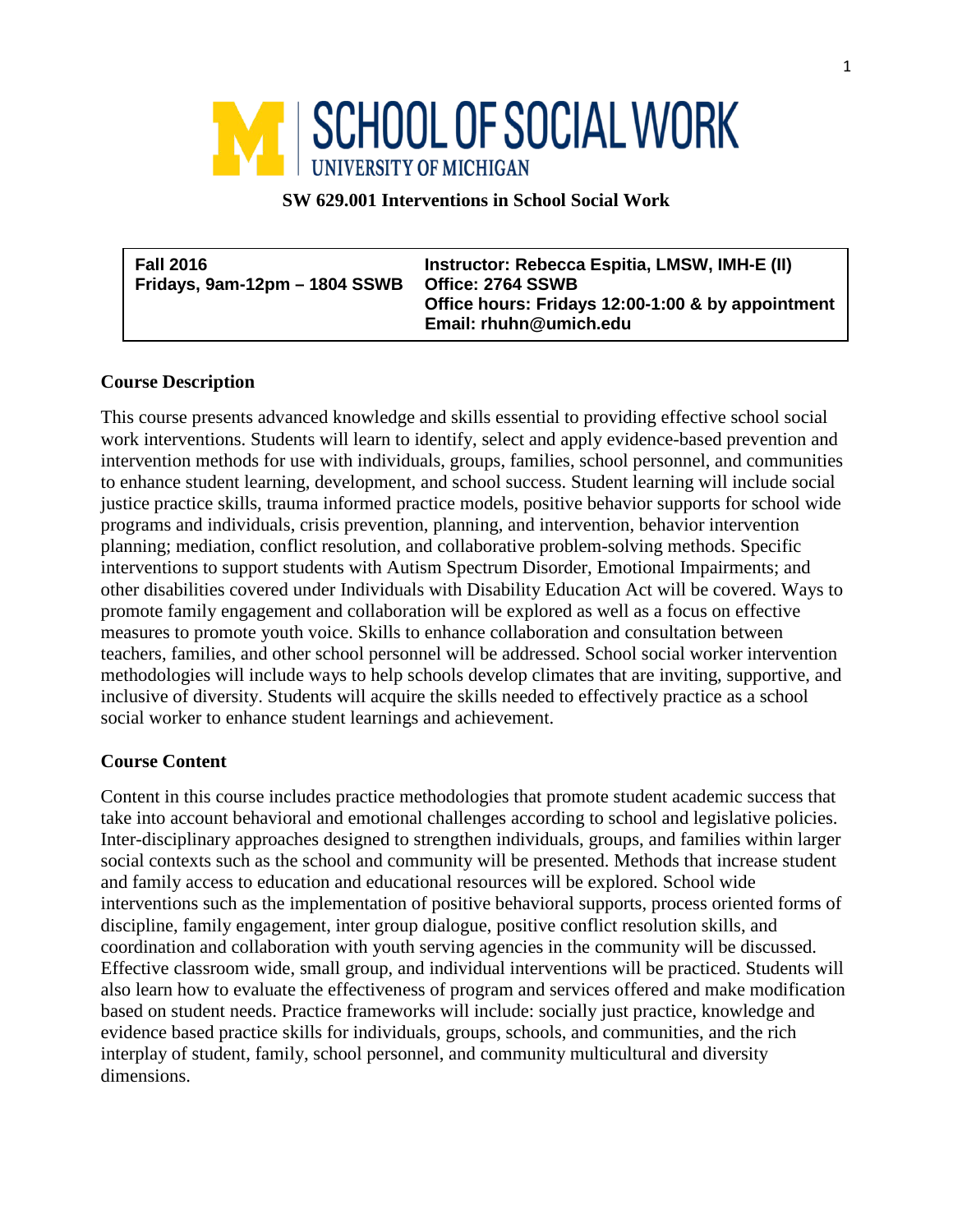#### **Course Objectives:**

1. Demonstrate knowledge and skills for locating, selecting, and applying empirically-supported, evidence-based prevention and intervention methods effective for use with individuals, groups, families, school personnel, and communities to enhance student learning, development, and school success.

2. Demonstrate knowledge and skills to facilitate and coordinate student and family access to medical, health, mental health, social services, and other community resource and to promote collaboration among school personnel and other community agencies.

3. Demonstrate knowledge and skills to provide crisis prevention, planning, and intervention services including the impact of trauma on development, learning and school performance.

4. Demonstrate knowledge and skills to promote positive behavior supports for individuals and school wide programs.

5. Demonstrate knowledge and skills in development of behavior intervention plans collaboratively with family members, educational staff, and outside resources, personnel, and agencies.

6. Demonstrate knowledge and skills in mediation, conflict resolution, and collaborative problemsolving models.

7. Apply principles of social justice to school based practice.

8. Demonstrate knowledge of factors that promote positive school climate and culture of belonging among students, families, and school personnel.

9. Practice skills that enhance youth voice, engagement, and leadership.

10. Demonstrate knowledge and skills to evaluate effectiveness of programs and services and modify these based upon student need.

11. Demonstrate ability to communicate effectively with students, parents, school staff and agencies in both verbal and written communications.

12. Demonstrate knowledge of common mental health disorders of children and youth as it relates to their school adjustment.

13. Understand the elements of a good parent/school meeting, and be able to facilitate adversarial meetings in a manner that maximizes a successful outcome.

14. Develop a strategic plan for including all resources of a student's life, i.e., classroom, family, school staff, peers, and outside agencies, in enacting an intervention with a student.

15. Demonstrate knowledge of school interventions for children PreK-12 grades.

16. Understand the elements of home-based school interventions, and family involvement, as it relates to children from birth to three years of age.

17. Demonstrate knowledge of Individual Education Plans, and Individual Family Service Plans, and how to write goals/interventions as it pertains to each student/child.

#### **Note on the Course Syllabus:**

*The syllabus should not be considered an immutable contract between instructor and student. Rather, it is a set of guidelines that provide a general structure that is likely to be followed very closely. However, the instructor reserves the right to amend the syllabus as needed. These changes are not likely to change any due dates or exam date, but if changes are necessary due to the timing of lectures or unforeseen circumstances, the online syllabus will be updated and an announcement will be made in lecture and over email to keep students informed. The on-line syllabus will be kept current throughout the term.*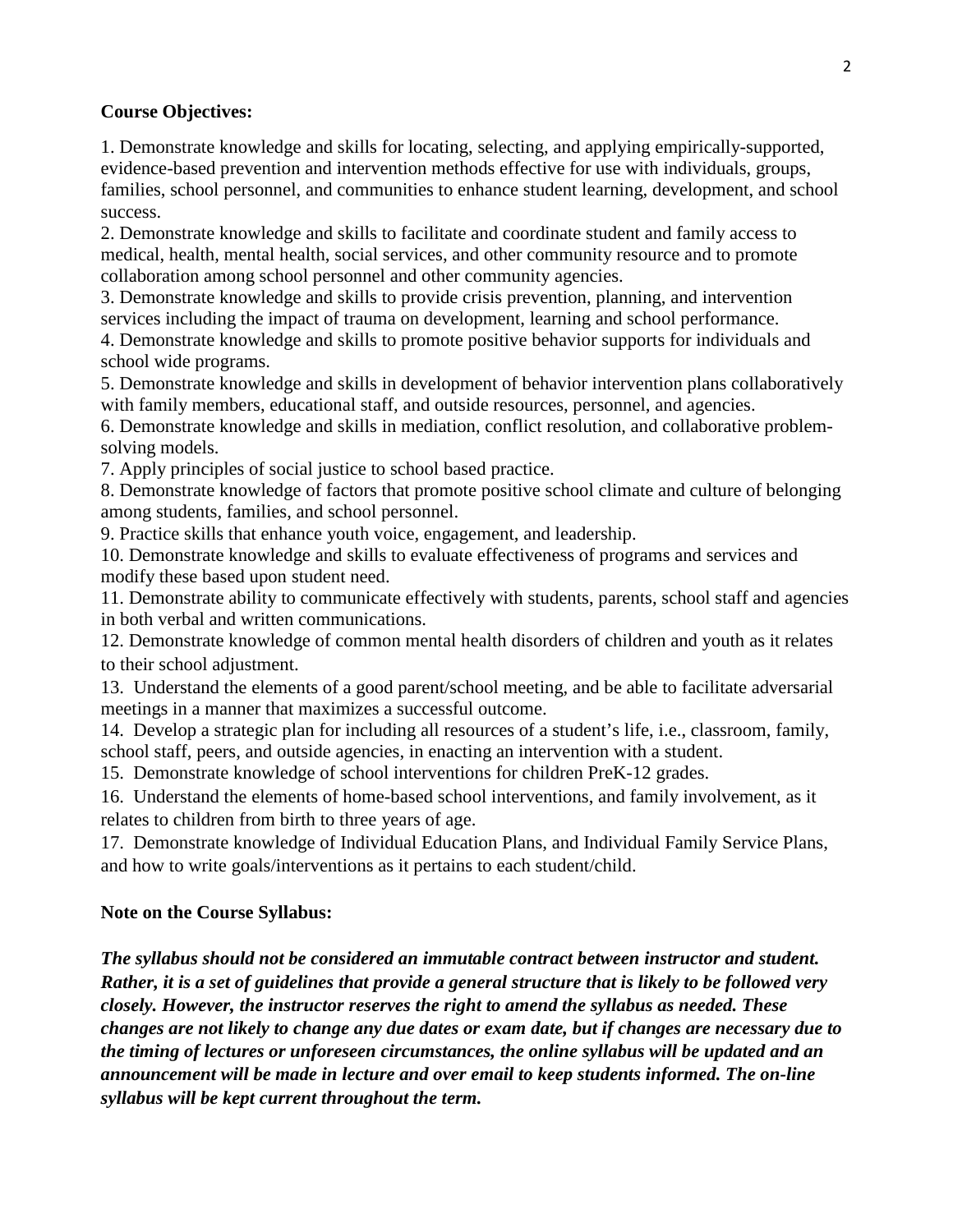#### **Relationship of the Course to Four Curricular Themes:**

*Multiculturalism and Diversity.* This course will review the recent national, regional, and local demographic shifts that have increased the ethnic and cultural diversity of children and families in educational institutions. A culturally sensitive, developmental perspective will be presented ranging from infancy through secondary education and culminating in the transition from school to the world of work. In addition, the particular policies and services regarding children and youth with illnesses and disabilities, and gay, lesbian, bisexual, and transgender persons will be reviewed. *Social Justice and Social Change.* Social workers in educational settings strive to maximize educational opportunities for individuals, groups, neighborhoods, and regions, and promote progressive local, state, and national policy. Relevant legislation and policies that seek to meet these goals will be reviewed, as well as the social justice implications of private and public schools. *Promotion, Prevention, Treatment, and Rehabilitation.* These approaches are incorporated at all levels of practice in educational settings. This includes programs for the student and family, the organization and positive organizational culture in schools, and educational climates overall that promote children's development to their maximum potential. Additionally, characteristics of at-risk children and youth and their particular vulnerabilities will be highlighted. These risks will include school failure, suspension, and expulsion, "dropping out," unplanned pregnancy, insufficient preparation for the work force, family roles, and group and individual violence. Related concerns will include prevention of substance abuse, prevention of the transmission of disease (especially sexually transmitted diseases), and promotion of healthy lifestyles and development. Characteristics that buffer children from these stressors and research on resilience will also be examined. *Behavioral and Social Science Research.* The role of the social worker as a consumer of research will be emphasized. Relevant sources will include not only those in social work, but also the theories and empirical studies in interdisciplinary fields, such as human development and education. In addition, relevant theories and findings regarding accountability for service, empirical validation of interventions, and overall evaluation of practice in educational settings will be covered.

#### **Relationship of the Course to Social Work Ethics and Values:**

Social work ethics and values will be addressed within the course as they pertain to issues related to working with clients and their parents, and colleagues. The NASW Code of Ethics will be used as a framework for decisions regarding engagement with students and families, protection of confidential material, designing appropriate interventions, and monitoring unintended consequences related to intervention decisions and taking corrective action. In addition, relevant federal guidelines as put forth in the Individuals with Disabilities Act, Section 504 of the Rehabilitation Act of 1973, the American with Disabilities Act, and the Family Educational Rights and Privacy Act will be reviewed in light of their interface with ethical issues related to gathering and using information, and designing and executing interventions.

#### **Intensive Focus on Privilege, Oppression, Diversity, and Social Justice (PODS)**

This course integrates PODS content and skills with a special emphasis on the identification of theories, and/or policies that promote social justice, illuminate social injustices and are consistent with scientific and professional knowledge. Through the use of a variety of instructional methods, this course will support students developing a vision of social justice, learn to recognize and reduce mechanisms that support oppression and injustice, work toward social processes, apply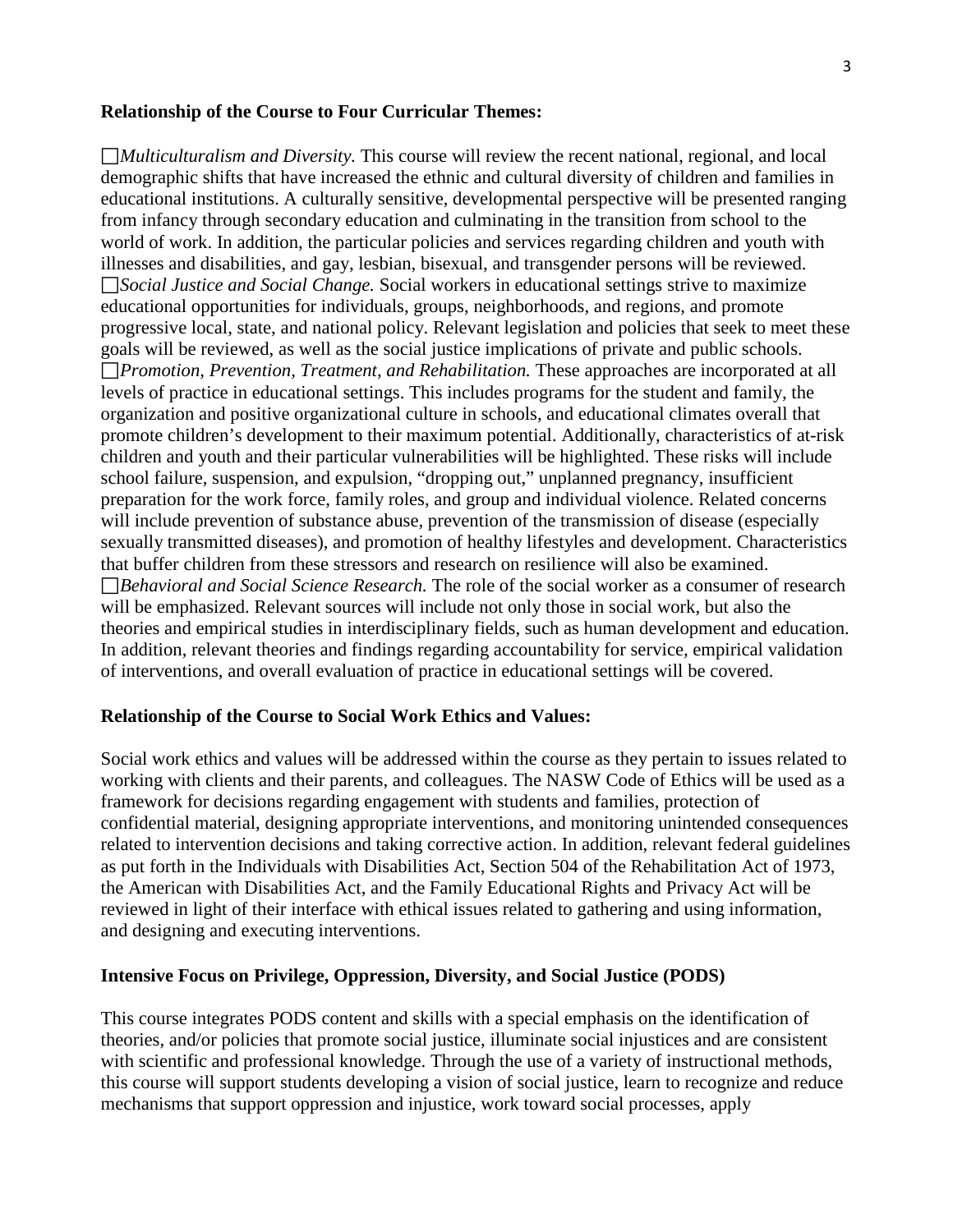intersectionality and intercultural frameworks and strengthen critical consciousness, self-knowledge and self-awareness to facilitate PODS learning.

# **Course Design and Teaching Methods**

This course will use a variety of teaching and learning methods, including lectures, PowerPoint presentations, group exercises, case material, role play videos, guest presenters, and seminar techniques. The class format is based on the understanding that you are a prepared and active learner. Reading the assigned materials prior to the class session is a prerequisite to getting the most out of each class and successfully meeting the course objectives.

The development of a supportive learning environment, reflecting the values of the social work profession, is essential for the success of this class. A supportive learning environment is fostered by listening to the ideas and views of others, being able to understand and appreciate a point of view which is different from your own, articulating clearly your point of view, and linking your experiences to the readings and assignments. We will appreciate your contributions to making this a safe and respectful learning experience.

# **Course Readings and Resources:**

*All available course readings (or links to the readings) will be posted on the Canvas site for this course. Required readings are marked with an (\*); other readings are supplementary and optional.*

# **Resources:**

-UCLA's School Mental Health Project- http://smhp.psych.ucla.edu

-School Social Work Association of America- http://www.sswaa.org

- -American Council for School Social Work- <http://www.acssw.org/>
- -Michigan Association of School Social Workers http://www.masswmi.org/
- -School Mental Health.org- http://www.schoolmentalhealth.org/index.html5
- -Social Work Helper- http://www.socialworkhelper.com/
- -Self Help Warehouse- http://www.selfhelpwarehouse.com/
- -US Department of Education- http://www.ed.gov/
- -UC Berkley's Greater Good Science Center- http://greatergood.berkeley.edu/education

-Training Wheels- <http://www.trainingwheelsgear.com/>

-The Sandbox Learning Company - [http://www.sandbox-learning.com](http://r20.rs6.net/tn.jsp?f=001kRnUb2xNvwgZFcoDGOul3Yj4vxBzHnaStrhqWSfoae-ACa2TIgjX1dxC6_Z_9DSNQfsZeaZejLbW3c0Ml8CMzuvZl3yA0J0P6Hd6e0O_a99uxs1eMHQ0OEG34X4WIUbAGRp4U4eL1S5zZh7YeQ1weBOOGOPvqR9wKa0Uq75xxzd1aWwxFVvDVhwR_6SO6gD1L_PvhQVSNPNahgQi59Vq0KOrjM4iRmeOxQADl54NLMDqpqYgV5cpGzMOaHRb7q9GiqzcldN92ADuU-zZKgP8STOFR4McyTdKl6ikIEOlt1LGWvttg86dEA==&c=JTz6stOO_X2yGU4wrvPpgkVh63xy4_ObEMW4igI97PO6SYG7QDQW1w==&ch=yurtLnIbtwmls9AnA2xuJQJsO2O9kNkcOdjcK9Y9l3tltyUPSZd59g==)

-PBIS World- http://www.pbisworld.com/

-Collaborative for Academic, Social, and Emotional Learning- http://www.casel.org/

-Intervention Central- http://www.interventioncentral.org/

-Evidence-Based Intervention Network- http://ebi.missouri.edu/?page\_id=227

-Education Resources Information Center (ERIC)- <http://eric.ed.gov/>

# **APA Format, Academic Honesty, Writing Assistance**

Please refer to the *American Psychological Association Publication Manual* (often called the APA Style Manual) in the preparation of your writing assignments. There is some helpful information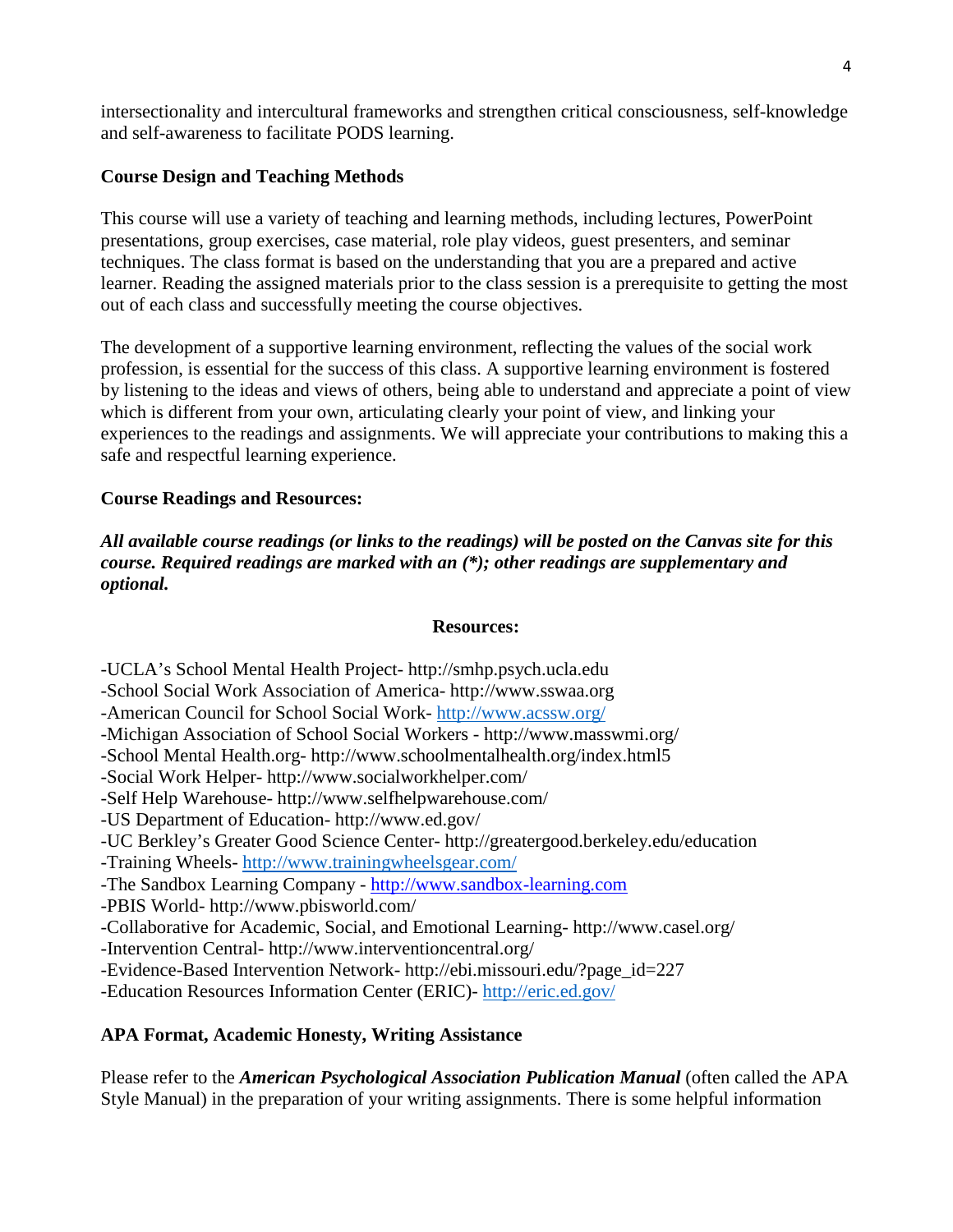related to APA citation guidelines on the Main UM Library website at: http://guides.lib.umich.edu/citationhelp.

It is critical to reference all sources of information or ideas you use in your writing, to do otherwise is academic dishonesty. Direct quotes in particular must be identified as such. Situations of apparent plagiarism or academic dishonesty will be reported and handled according to University policy.

For personal assistance with your writing, the School of Social Work now has a full time Writing Skills/Study Skills Coordinator to assist students with writing. Contact Betsy Williams (betsywil@umich.edu, Room 1696 SSW (in the Career Services office), 734-763-6259) to ask a quick question or to make an appointment for help with a paper draft or with other writing tasks. You may also make an appointment at the University Of Michigan Sweetland Center for Writing (http://www.lsa.umich.edu/sweetland/; 734-764-0429).

#### **Students with Unique Circumstances or Leaning Challenges**

Students who have circumstances that could possibly put them at a disadvantage in their participation in the course should bring this to my attention as early in the course as possible, hopefully by the second class meeting. Whether or not you have documentation of a condition that may affect your ability to participate, please initiate a discussion with me about this. My goal is to maximize your learning the material in the course, and this can be done through various accommodations unique to your circumstances. If you feel it would be helpful, we could also draw up, in writing, a set of understandings about what accommodations would be appropriate and helpful for you.

#### **Policy on Incompletes and Late Assignments**

A grade of **"**Incomplete" will be given in extenuating circumstances and in accordance with SSW and University policy. Please upload all assignments into the class Canvas site. All assignments are due by class time on the due date assigned. Late assignments, i.e., those not gotten to me on the day due, will be reduced one half of a letter grade for each class session they are late. Please plan your work accordingly. If you anticipate that extenuating circumstances will result in a late or missing assignment, please communicate with me as soon as you become aware of this. Often we can make other arrangements that can protect your grade and accommodate your circumstances.

#### **Class Engagement Through Attendance, Reading, and Participation**

Required readings are to be completed prior to class session. I ask that you be fully present and ready to engage! I value you and what you have to offer the class. Your thoughts, reflections, insights, and connections are what will make this class meaningful and inspiring to all of us. Preparing to work with young people is an important task. I believe that in order to be fully prepared, you must be willing to be open to new ideas, to learn from a variety of people and resources, to absorb information and make meaning from it, to consider many different perspectives, to think creatively outside of the box, and to form your own opinions and share them with others. As you engage in this way, your classmates will benefit from your perspective. Hearing from others will challenge each of us to think more critically and more deeply connect with the material.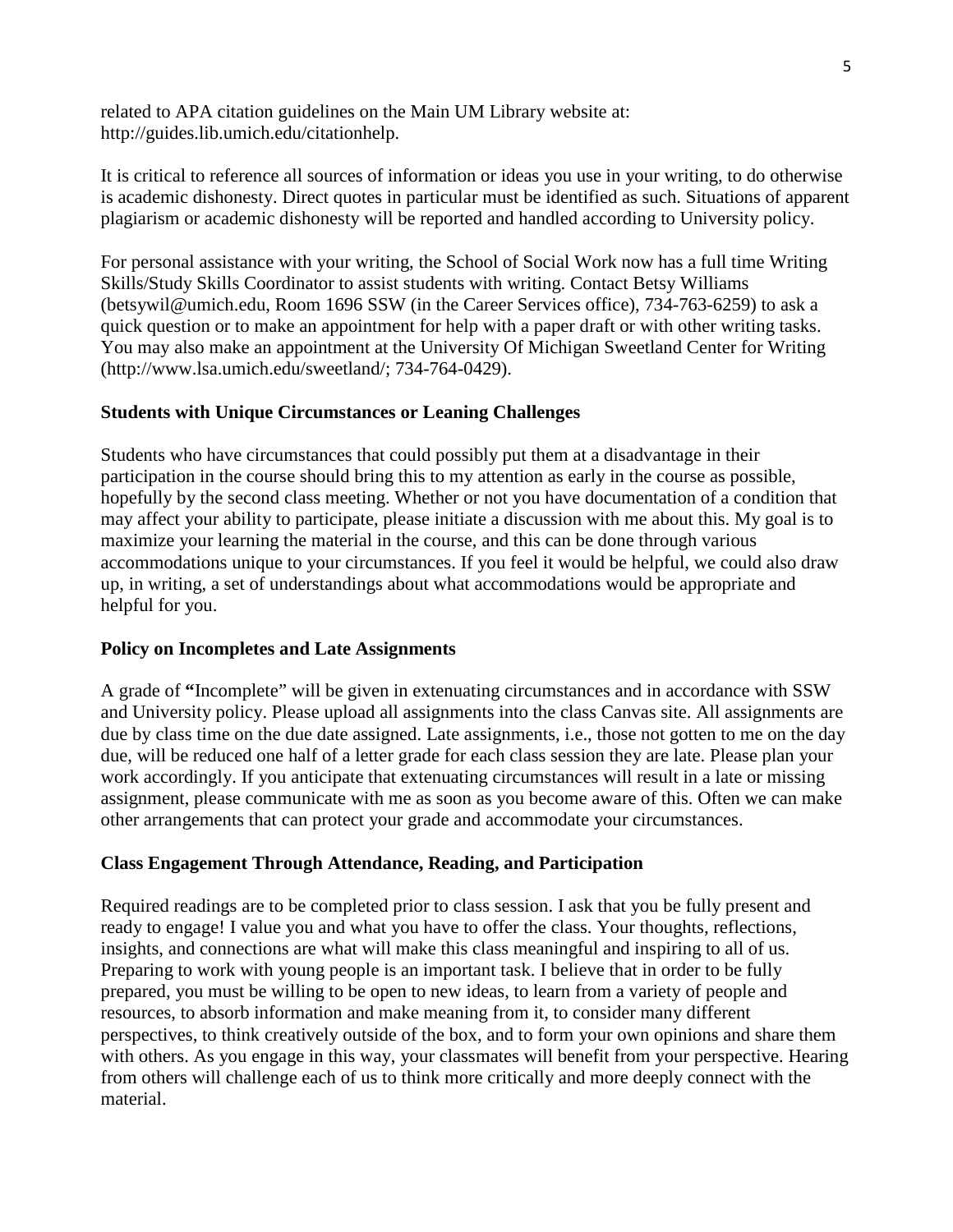Context is essential when hoping for optimal outcomes. Our classroom environment needs to be one in which you are able to fully engage and grow as a learner, a professional, and an individual. Be mindful of how you share the space, of the needs of others in the room, and of how you respect the work that people are doing to make this a great learning experience.

If you must miss class, do your best to communicate (to instructors, group members, etc.) about your absence. Excessive, extreme, or perpetual lateness will count as absences which may impact your grade. I will inform you prior to enforcing this policy. Absences for religious observances are excused, but please notify me in advance. The nature of the class will be such that missing a session or two will affect your learning significantly and could result in your grade being lowered.

#### **Email Policy:**

All course emails must have "Sw 629" or "Social Work 629" in the subject line. Any email that does not have that in the subject line may be marked as spam and deleted. Emails marked this way will be filtered properly. I will try to respond to email within 24 hours during the week. If you do not receive a response within 48 hours, please send a follow-up email. Emails sent on Friday evening or during the weekend will be answered on the following Monday except on weekends prior to major tests/assignments. In general, I will do my best to get back with you as soon as possible.

#### **Cell Phones and Laptops:**

During class time, laptop use is permitted for note taking, accessing power-points and other course materials only. During the past few years, our classes have struggled with the use of laptops for non-class related activities such as browsing the web, social media, emailing, etc. While teaching I have found these activities very distracting and also disrespectful to peers. On this basis, if a student is using media for non-class related activities during class time, their final course grade will be lowered by ½ grade.

In general students should not use their phones during section and phones should be silenced. Students may not text message during class. If you need to take an emergency phone call, please step outside to do so. If I see you texting during class you will lose your participation points for the day.

#### **Miscellaneous:**

#### *Grade Disputes*:

In order to contest a grade, wait at least 24 hours and then write a one-paragraph explanation of your concerns and submit it to me via email within one week of receiving your graded assignment. If I re-evaluate your grade, I will consider the entire assignment again, meaning that your grade may go up or down.

#### **Life Happens:**

Every semester life, in the form of some personal tragedy or complication, happens to someone. If this is you this semester, and you suspect that it will impact your success in class, please **tell me sooner rather than later.** I will try to take such matters into consideration insofar as doing so is both reasonable for the situation and fair to your fellow students. What you tell me will remain private. I want everyone to do well and want to be able to help you through a difficult time, however if I am unaware of a situation I cannot take it into account when evaluating your class performance.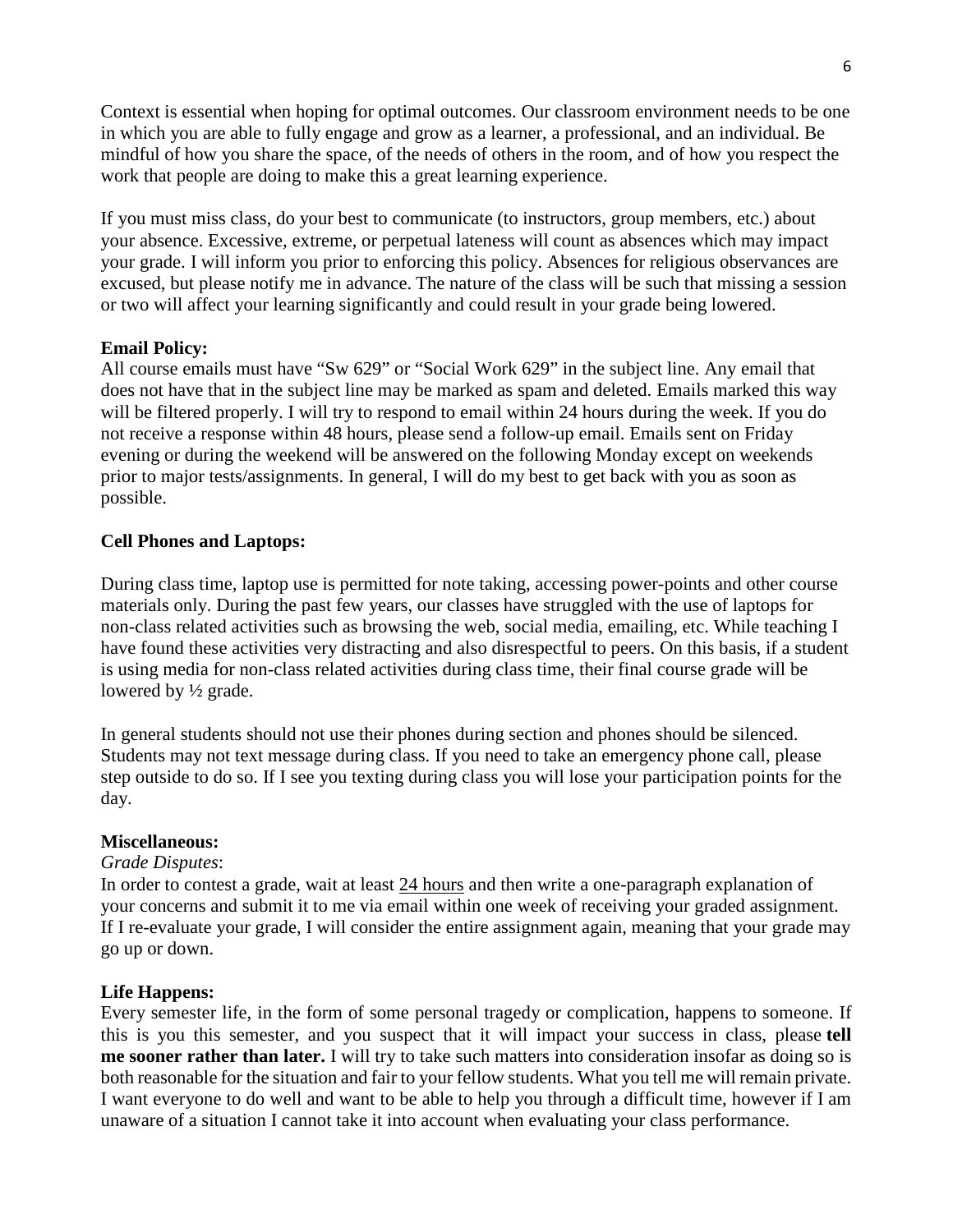#### **Grading Scale:**

| $A+ = 99-100$ | $B+=88-90$    | $C_{+} = 78-80$ | $D = 65 - 70$      |
|---------------|---------------|-----------------|--------------------|
| $A = 95-98$   | $B = 85-87$   | $C = 75-77$     | $E =$ Less than 65 |
| $A = 91-94$   | $B - 81 - 84$ | $C = 71-74$     |                    |

#### **Class Requirements:**

Your final grade will be comprised of the following:

- 1. Attendance: 15% of course grade (15 points)
	- Show up!
- 2. Participation: 15% of course grade (15 points)
	- Engage with the readings (share your thoughts and reactions; make connections)
	- Engage with the classroom activities
	- Be present (listening, sharing, experiencing, taking notes relevant to the class)
- 3. Assignments: 70% of course grade (70 points)

• There will be four assignments to be completed throughout the course of this class. They are described in the following section.

#### **Assignments: All assignments must be submitted to canvas by 11:59pm on due date**

# **Assignment #1- Functional Behavior Assessment and Behavior Intervention Plan (October 14th) -20 points**

Behind every effective intervention is a thorough assessment. In the schools, social workers conduct Functional Behavior Assessments (FBAs) to better understand problematic behaviors, in order to design Behavior Intervention Plans (BIPs) that are most likely to be effective.

This assignment asks you to select a young person with whom you are currently working (preferably) or with whom you have worked in the past (if you are not currently working with youth), and write a FBA and a BIP for a problematic behavior that the young person is displaying. (*If you are not currently working with a young person, please see the instructor to talk about how best to adapt this assignment.)* The FBA should provide adequate information to result in a thorough analysis and understanding of the function of the given behavior—that is, what the young person gains or avoids as a result of engaging in the behavior. Your BIP will build upon the hypothesis created by your FBA, and will outline an intervention plan that aims to reduce the problematic behavior by targeting its function and providing opportunities for the young person to use appropriate replacement behaviors to get his or her needs met.

#### I. **FBA:**

Your FBA should include the following:

I. A clear and observable description of the target behavior. ("Disrespect" is vague; "curses at teachers" is clear and observable.) If the young person presents with more than one problematic behavior, choose only one to focus on.

II. Information gathered from: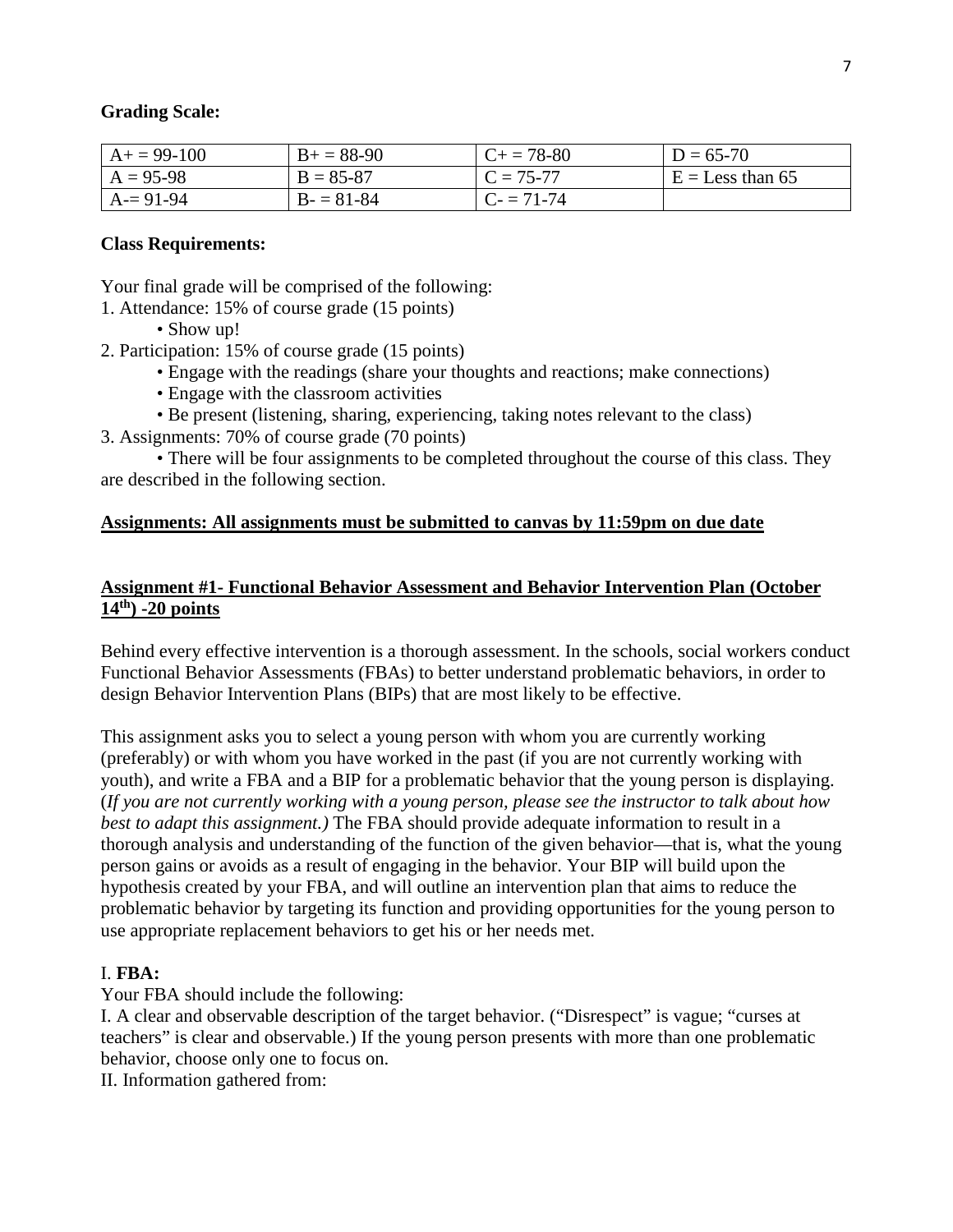At least two direct observations of the subject (the young person should be observed in two different settings, and at two different times of the day.) *Observation templates will be provided.*

• An interview with the subject. You are responsible for creating your own interview questions that you feel will be the most helpful to you and appropriate for your subject.

• An interview with an adult who is present for the behavior of concern (e.g. a teacher or a parent) that includes data about antecedents to the behavior (i.e. what happens just before the behavior occurs) and consequences (what happens as a result of the behavior).

*Interview questions will be provided.*

III. If the problematic behavior occurs during the course of your observations, complete an ABC chart for each instance of the behavior. *Blank ABC chart templates will be provided.*

IV. A comprehensive behavioral summary, based upon the information that you gathered above. This should include:

• Setting events (where and when does the behavior occur?)

• Exceptions (where and when does it rarely or never occur?)

• The behavior's duration, frequency, and intensity

• Antecedents (what tends to be happening right before the behavior occurs; what "triggers" the behavior?)

• Typical consequences/outcomes (e.g. peer attention, adult attention, removal from classroom, etc.)

• Potential relation to skill deficits

V. Your behavioral summary should conclude with **a hypothesis/summary statement** describing the perceived function of the given behavior. When \_\_\_\_\_\_\_\_\_\_\_\_\_ the young person \_\_\_\_\_\_\_\_\_\_\_\_\_\_\_\_ in order to \_\_\_\_\_\_\_\_\_\_\_\_\_\_\_\_\_. (For example, "When confronted with

challenging work in math class, John instigates conflicts with his peer by calling them names in order to escape the difficult academic task.")

VI. Recommendations for the behavior intervention plan. This should not include a detailed plan, but rather the elements that you believe will make a behavior intervention plan effective based on your understanding of the student's behavior.

# II. **BIP**

Your Behavior Intervention Plan should include the following:

I. A clear and observable description of the problematic behavior (can be taken directly from your FBA).

II. A summary of the findings of your FBA that includes your hypothesis/summary statement (can be taken directly from your FBA) and any other important information that you feel is necessary to understand the young person's behavior.

III. The desired replacement behavior for the behavior of concern.

IV. A detailed description of the interventions that you recommend be put in place in order to reduce the problematic behavior and increase the desired replacement behavior.

# **Assignment #2 IFSP/IEP goal writing practice: (Due October 28th) - 10 points**

-You will read vignettes of a few students who are having some difficulties. Based on the information provided, complete each IFSP or IEP goal page, with ideas of goals/objectives/strategies that could be helpful to support each student.

# **Assignment #3- Online SOS Training and CBITS training (Due November 11th) - 15 points**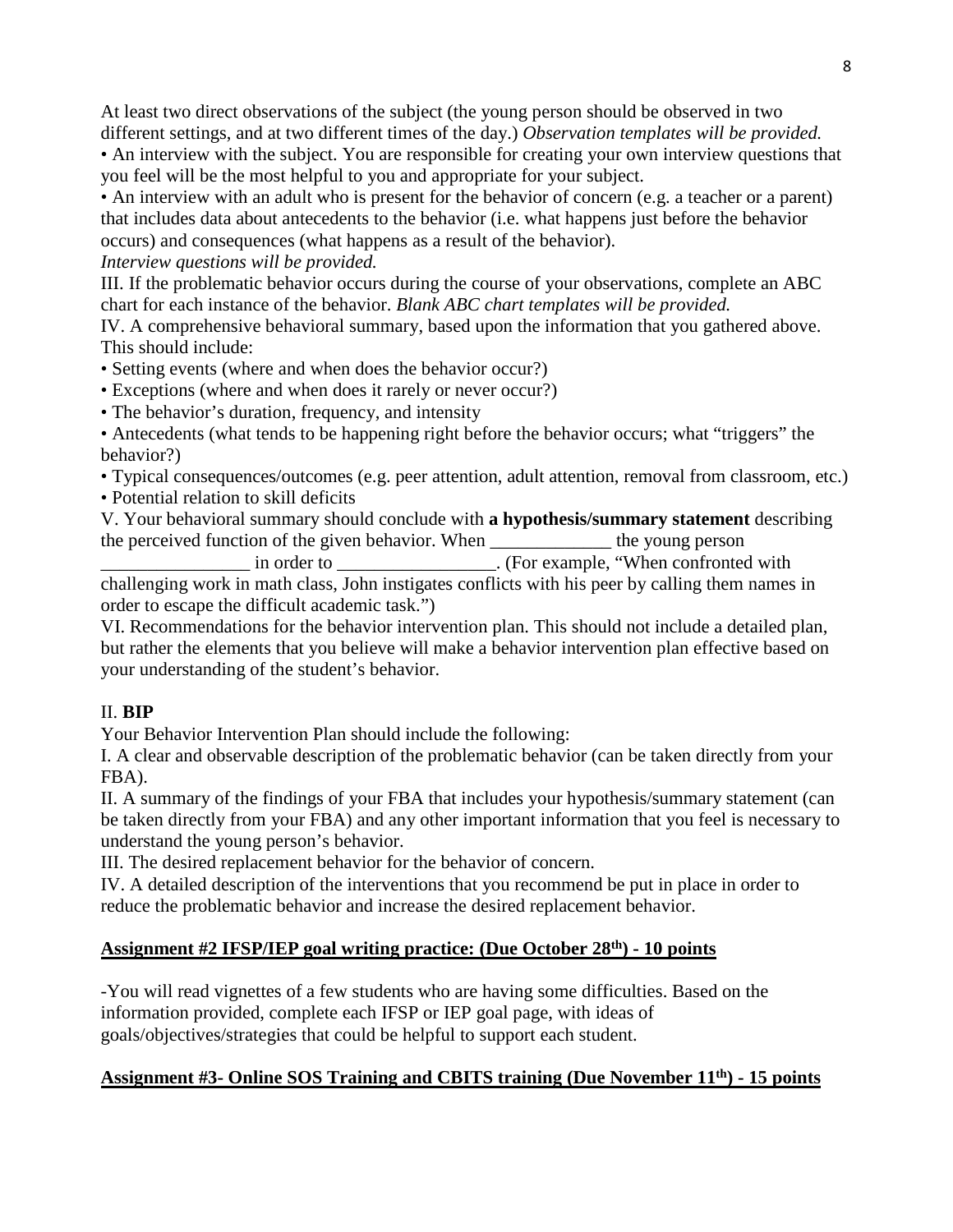I. The **SOS Signs of Suicide Training** is offered as an online module that is expected to take approximately 90 minutes to complete. The purpose of this training module is to help you:

- Understand the prevalence of depression and suicide in youth
- Recognize and respond to the risk factors and warning signs for suicide
- Identify protective factors for youth
- Learn the steps involved in rolling out an evidence-based suicide prevention program in the schools

You can register online and complete this training at: https://mentalhealthscreening.org/Gatekeeper Please submit your certificate of completion by November 11<sup>th</sup>.

II. **The Cognitive Behavioral Intervention for Trauma in Schools (CBITS) Training** is offered online, and is expected to take 5.5 hours to complete. This training helps to prepare clinicians to implement an evidence-based intervention designed to reduce the symptoms of PTSD, depression, and problematic behavior in school while increasing student functioning, school performance, peer and parent support, and helping students to build coping skills.

You can register and complete the CBITS training online at: https://cbitsprogram.org/ Please submit your certificate of completion by November 11<sup>th</sup>.

# **Assignment #4: Tool Box (Due December 2nd or 9th) 25 points–** *Dates of Presentations will be determined in class. \*Presentation and paper must be uploaded before class on date of presentation*

The purpose of this final project is to develop 4 practice tools based on the topics and concepts you learned about in this course. My intent is that you use this assignment to gain and demonstrate a skill set for current and future practice. During our last two classes, students will present one or two tools from their tool box to enhance shared learning and portability.

Details of the assignment:

1. Select 4 tools that you can use in your current and future practice serving children, youth, and families in a school based setting.

2. For each tool, provide a two page summary of the purpose, evidence basis, implications, goals, intended outcomes, relevant populations, and possible strengths and weaknesses of the intended tool.

3. For each tool, develop a sample lesson plan, including sample activities, were you describe the intervention's implementation.

4. For each tool, develop an artifact to demonstrate the purpose, use, and implementation of the tool. This could be a brief power point presentation, video, Prezi, document, etc.

5. Choose one or two tools that you would like to present to the class.

# **Course Outline:**

# **Session #1 September 9th**

- **Welcome!**
	- -Introductions
	- -Course objectives, content, and expectations of class
	- -"A Day in the Life of a School Social Worker."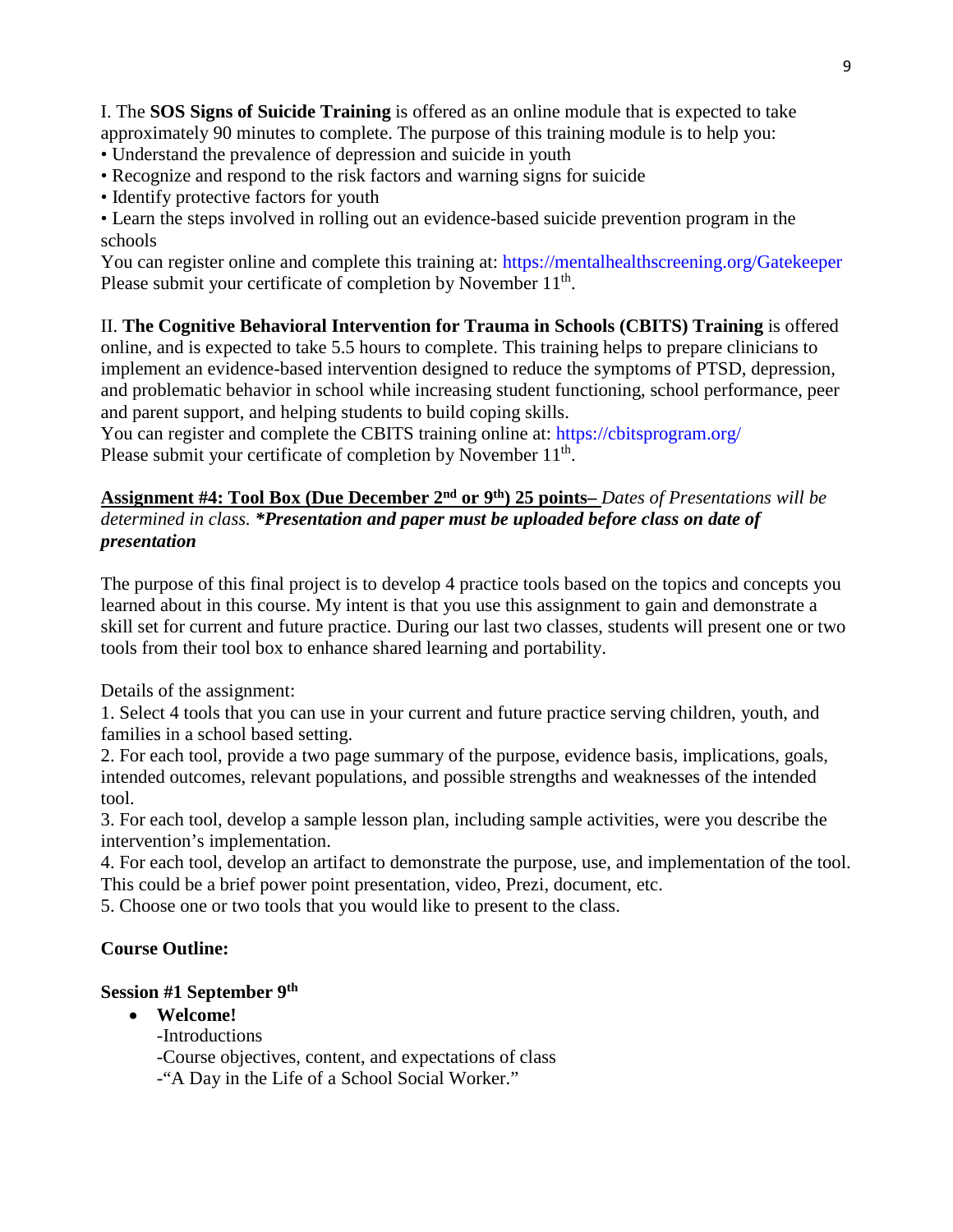# **Session #2 September 16th**

- **School Social Worker History, Principles, Values, and Roles of School Social workers**; **and Response to Intervention introduction (RTI)**
- **Due:** Required readings uploaded in Canvas

# **Session #3 September 23rd**

- **RTI/Positive Behavior Support Systems (PBIS)**
- **Possible Guest Speaker**
- **Due:** Required readings uploaded in Canvas

# **Session #4 September 30th**

- **Functional Behavior Assessments and Behavior Intervention Planning**
- **Possible Guest Speaker**
- **Due:** Required readings uploaded in Canvas

# **Session #5 October 7th**

- **Autism Interventions**
- **Due:** Required readings uploaded in Canvas

# **Session #6 October 14st**

- **Emotional Impairment Interventions**
- **Due:** Required readings uploaded in Canvas
- **Due: Assignment #1: Functional Behavior Assessment and Behavior Intervention Plan assignment**

# **Session #7 October 21st**

- **IFSP/IEP/504 Overview and Practice**
- **Possible Guest Speaker**
- **Due:** Required readings uploaded in Canvas

# **Session #8 October 28th**

- **Trauma Informed Practice/Crisis Interventions**
- **Due:** Required readings uploaded in Canvas
- **Due: Assignment #2: IFSP/IEP goal writing practice**

# **Session #9 November 4th**

- **Social Justice, Positive School Climate and Culture**
- **Due:** Required readings uploaded in Canvas

# **Session #10 November 11th**

- **Conflict, Mediation, and Collaborative Problem Solving Models**
- **Due:** Required readings uploaded in Canvas
- **Due: Assignment #3: Online SOS Training and CBITS training**

# **Session #11 November 18th**

• **Ethical Issues and Dilemmas/Wrap Up**